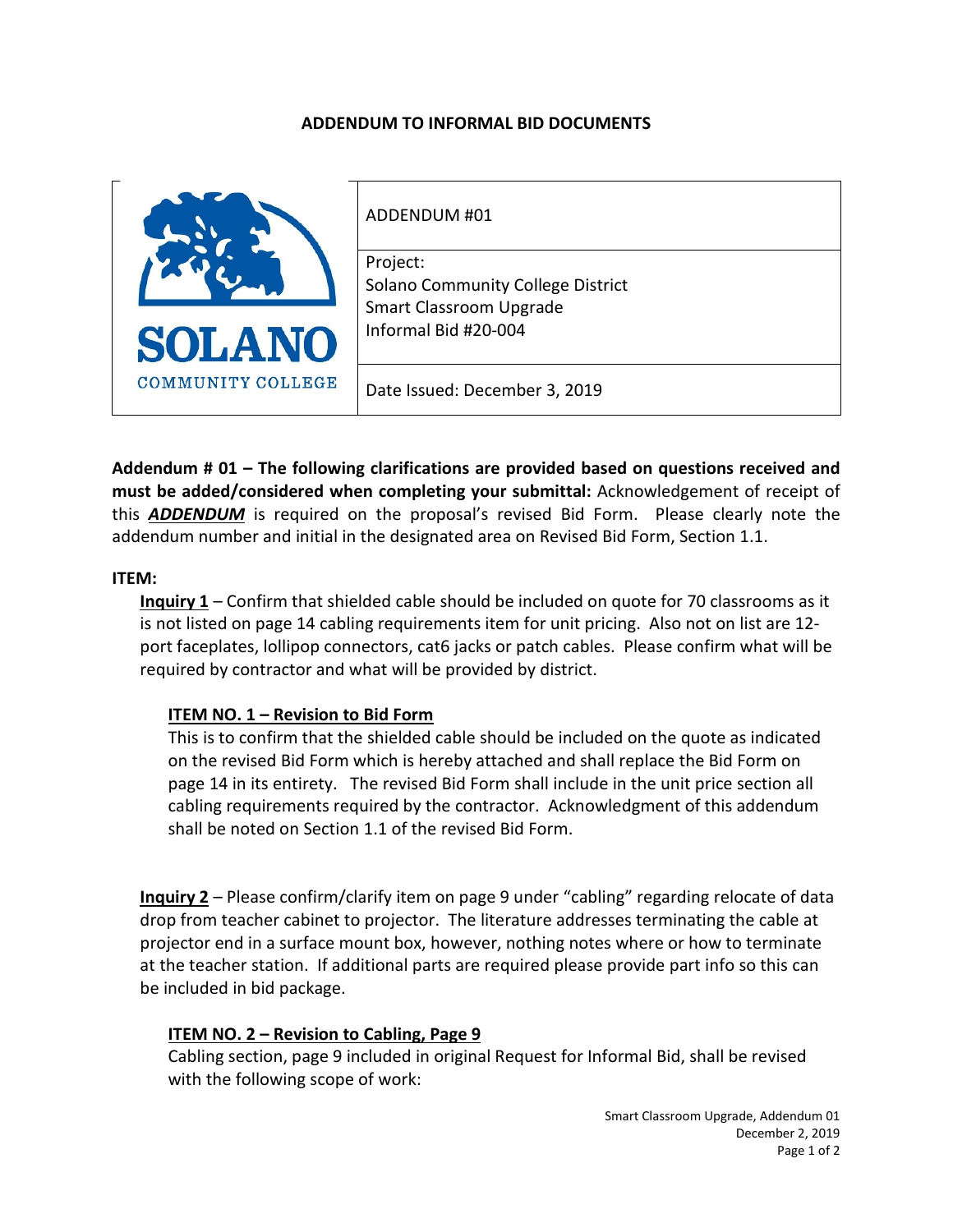Relocate one (1) data drop from the existing Audio/Video Cabinet to Projector. An RJ-45 Modular Plug to be crimped onto the cable at A/V cabinet location.

A new Cat 6 cable, also to have an RJ-45 modular plug crimped onto the end, to be run from the A/V cabinet location wall plate to the projector and terminated into the 2 port surface mounted box (sharing with the Shielded CAT 6 running from A/V cabinet location).

The new cable will then be connected to the relocated data drop via a Cat 6 RJ-45 Coupler. The coupler location will be placed/located behind the wall plate at the AV cabinet location.

**Any modifications, revisions or changes made by this addendum affect only the portions or paragraphs specifically identified herein; all remaining portions of the RIFB document, terms and conditions of RIFB #20-004, Smart Classroom Upgrade, Solano Community College is to remain the same and remain in force. It is the responsibility of all bidders to conform to this addendum.**

Addendum No. 1 Revision to Bid Form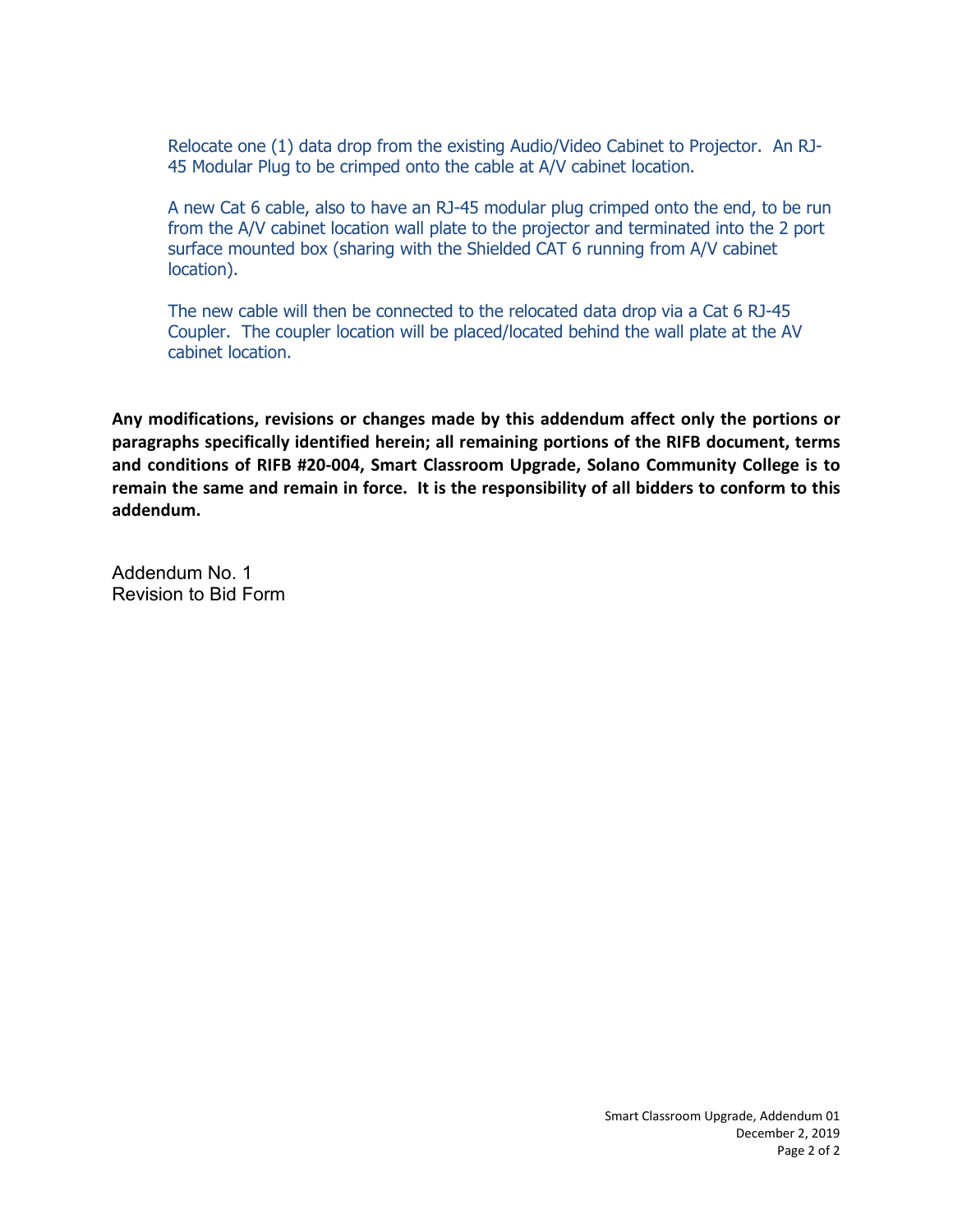# **Bid Form**

**Bidder Name: \_\_\_\_\_\_\_\_\_\_\_\_\_\_\_\_\_\_\_\_\_\_\_\_\_\_**

## **Unit Pricing**

### **Note: Unit Pricing will not be used to determine lowest bidder. Lowest bidder will be determined by the total bid proposal amount filled in Section 1.1 below.**

| <b>Description</b>                                                     | <b>Unit Price</b> |
|------------------------------------------------------------------------|-------------------|
| <b>Cabling Requirements:</b>                                           |                   |
|                                                                        |                   |
| Cat 6 Cable Plenum LANmark6 FTP White - Berk-Tek or Equal<br>1.        | \$                |
| 2.<br>Cat 6 Cable Plenum LANmark6 FTP White (Shielded) - Berk-Tek or   |                   |
| Equal                                                                  | \$                |
| #16/2 Red and White Plenum Speaker Wire - Belden or Equal<br>3.        | \$                |
| 12 Port faceplate with ID Window Ivory - Leviton or Equal<br>4.        | \$                |
| 5.<br>Cat 6 Shielded Jack Blue - Leviton or Equal                      | \$                |
| 6. Audio RCA Connector Red Stripe Ivory - Leviton or Equal             | \$                |
| Audio RCA Connector Black Stripe Ivory - Leviton or Equal<br>7.        | \$                |
| 2 Port Surface Mount Box Ivory - Leviton or Equal<br>8.                | \$                |
| Caddy Mounting Bracket, 1-Gang - Caddy (nVent) or Equal<br>9.          | \$                |
| 10. Quickport Blank Insert Ivory (10 pack) - Leviton or Equal          | \$                |
| 11. Lollipop Speaker Wire Cable - Lollipop or Equal                    | \$                |
| 12. Cat 6 Jack - Leviton or Equal                                      | \$                |
| 13. Cat 6 RJ-45 Modular Plug (Connector) - Leviton or Equal            | \$                |
| 14. Cat 6 RJ-45 Coupler - Leviton or Equal                             | \$                |
|                                                                        |                   |
| If pricing alternate, then list equivalent (attach additional sheet if |                   |
| necessary):                                                            |                   |
| $\mathbf{1}$ .                                                         |                   |
| 2.                                                                     |                   |
| 3.                                                                     |                   |

### **Bid Proposal**

| Lump Sum, Not to Exceed to perform the Contract              | \$          |
|--------------------------------------------------------------|-------------|
| <b>Owner's Non-Specified Allowance</b>                       | \$1, 200.00 |
| Total Bid Proposal Amount to be filled in Section 1.1 below. | \$          |